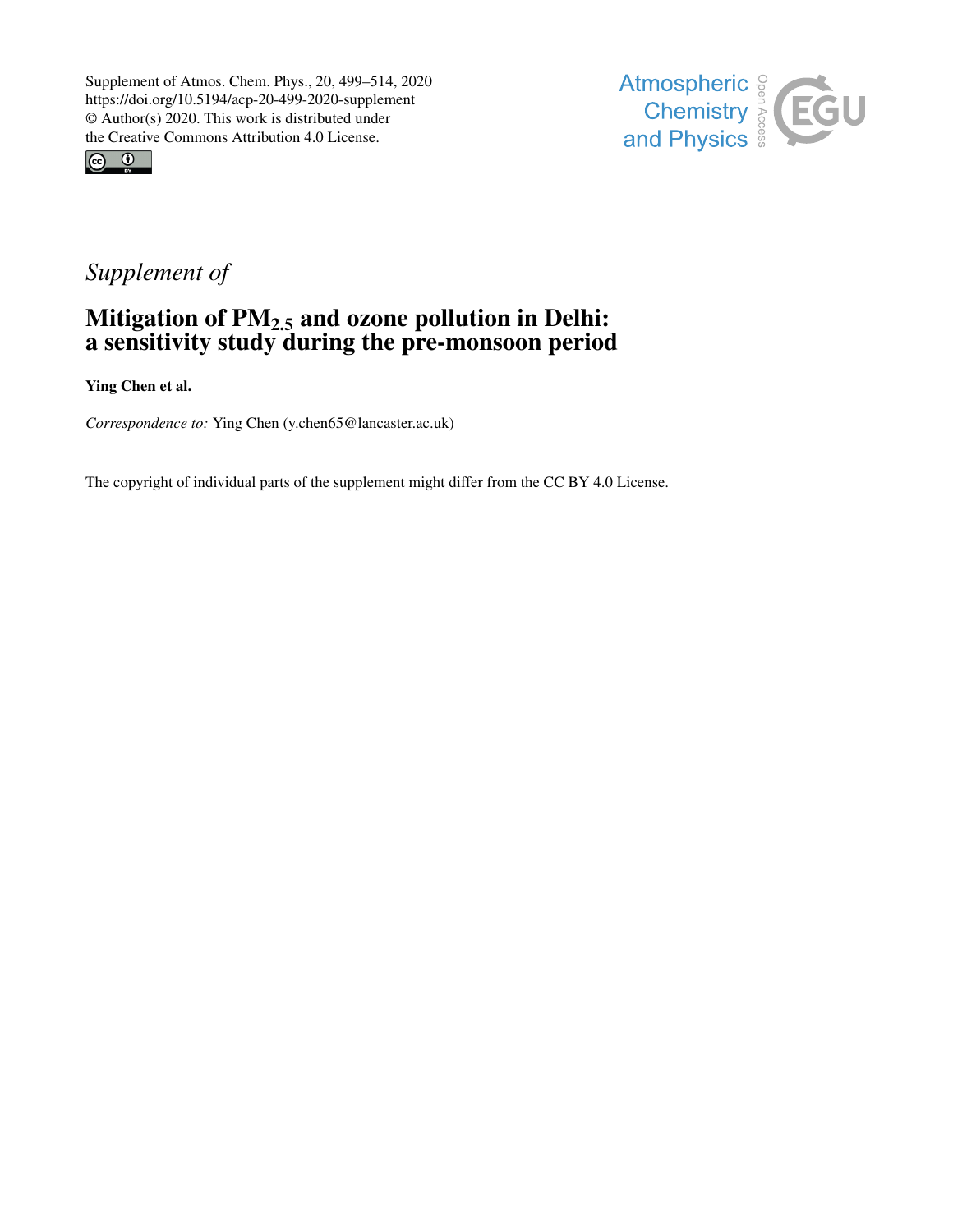| 24 | <b>Contents of this file</b>                                                      |
|----|-----------------------------------------------------------------------------------|
| 25 | <b>Texts:</b>                                                                     |
| 26 | Text $S1$ – Comparison between results of domain-03 and domain-04.                |
| 27 | Text S2 – Comparison between simulations driven by ECMWF and NCEP datasets.       |
| 28 | Text S3 – Regional influence of Delhi urban plume                                 |
| 29 |                                                                                   |
| 30 | <b>Tables:</b>                                                                    |
| 31 | Table S1 – Observational network in Delhi;                                        |
| 32 | Table $S2$ – Design of training runs for building Gaussian process emulator.      |
| 33 |                                                                                   |
| 34 | <b>Figures:</b>                                                                   |
| 35 | Figure S1 – Validation of modelled $PM_{2.5}$ ;                                   |
| 36 | Figure $S2$ – Diurnal pattern of PM <sub>2.5</sub> at roadside site (DEU);        |
| 37 | Figure S3 – Chemical components of modelled $PM_{2.5}$ ;                          |
| 38 | Figure S4 – Diurnal pattern of NOx from sensitivity simulations and observations; |
| 39 | Figure $S5$ – Validation of modelled $O_3$ and NOx;                               |
| 40 | Figure $S6$ – Diurnal patterns of O <sub>3</sub> ;                                |
| 41 | Figure S7 – Response surfaces of NO <sub>x</sub> emulation results;               |
| 42 | Figure S8 – Extra validation of the emulator results in the mitigation strategy;  |
| 43 | Figure S9 – Comparisons between observation and domain-03/04 results;             |
| 44 | Figure S10 – Comparisons of modelled temperature and RH;                          |
| 45 | Figure S11 – Comparisons of modelled wind pattern;                                |
| 46 | Figure S12 – Regional influence of Delhi urban plume.                             |
| 47 | Figure S13 – SAFAR emission inventory for BC, OC, NMVOC and SO <sub>2</sub> .     |
| 48 |                                                                                   |
| 49 |                                                                                   |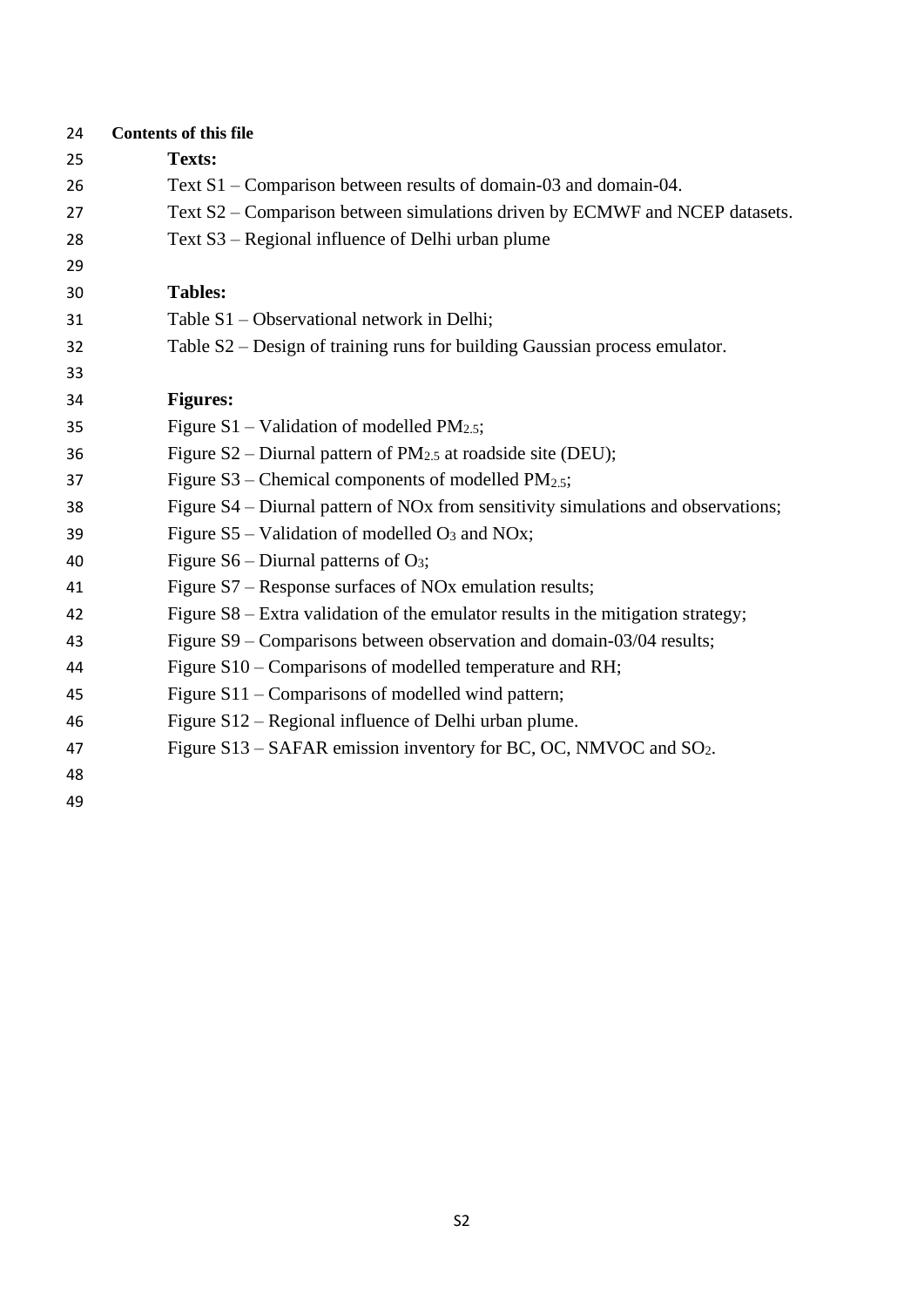### **S1. Comparisons between observations and model results of domain-03 and domain-04**

 The model (driven by ECMWF) results of domain-03 (D03, 5 km) and domain-04 (D04, 1.67 km) are compared with observations, as shown in Fig. S9. One can see that the model performance is not improved with higher resolution in D04. The median and mean values of PM<sub>2.5</sub> and ozone from D03 simulation agree well with observations, although there is slightly overestimation of NOx. The PM2.5 and NOx, which are mainly primary pollutants, are even more overestimated by D04 than by D03. The secondary pollutant ozone is therefore more underestimated by D04, due to depleted by too much NOx. These may imply an overestimation of NOx emission in the inventory and/or an underestimation of horizontal mixing efficiency in the WRF-Chem model with high resolution simulations.

- 
- 

#### **S2. Comparison between simulations driven by ECMWF and NCEP datasets**

 The model performance of meteorology simulation is validated by the measurements in Delhi as shown in Fig. S10 (temperature-T and relative humidity-RH) and Fig. S11 (wind pattern). Both simulations driven by ECMWF and NCEP datasets reproduce the T very well 67 with averaged factor around 1 and  $R=0.9$  compared with measurements, although some 68 underestimations can be found in the results driven by ECMWF when T is less than  $35^{\circ}$ C. The 69 model results driven by ECMWF reproduce RH fairly well  $(R=0.7)$ , and much better than the NCEP one (R=0.4). The model results driven by NCEP under-predict RH by 20-40%, despite an underestimation in high RH regime (RH>50%) can also be observed in the results driven by ECMWF. These findings are consistent with a recent study [\(Chatani and Sharma, 2018\)](#page-13-0), which shows the WRF-Chem driven by ECMWF can reproduce much better meteorological conditions compared with observations over India than the driven by NCEP. They also reported that this is a general situation over the whole year (2010) of India and North Pakistan simulation, but the pre-monsoon (April-May) possibly experiences the largest underestimation of RH by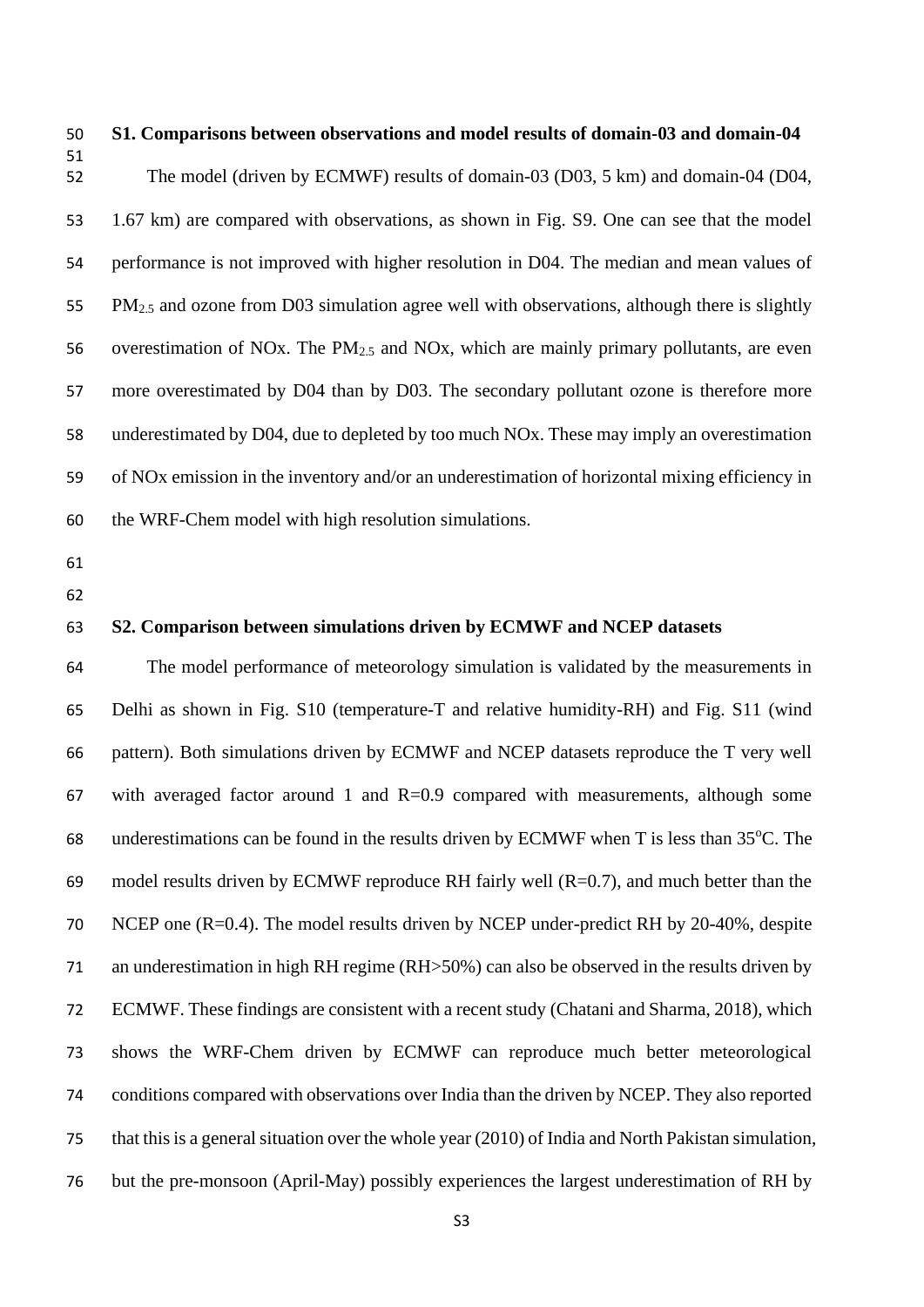more than 20% over Delhi in the results driven by NCEP. The observed wind pattern, dominated by the West-North wind direction, is reasonably captured by simulations driven by both ECMWF and NCEP (Fig. S11). Simulation driven by NCEP produces slightly better wind direction than the one driven by ECMWF, but with a slight overestimation of wind speed can be observed as indicated by less blue colour regions in Fig. S11b.

82 The model driven by NCEP data predicts slightly lower  $PM_{2.5}$  (Fig. S1-S2) and very close O<sup>3</sup> (Fig. S5-S6) concentrations compared to the ECMWF driven one, although a large 84 difference in relative humidity can be found. The lower  $PM_{2.5}$  values from NCEP driven results 85 possibly due to the higher height of PBL, which can approach ~3500 meter during afternoon in contrast of ~2500 meter of the ECMWF driven one. The deeper PBL dilutes the fresh emitted 87 PM $_{2.5}$  in the surface layer. This can be especially important in Delhi, where primary particles 88 are the major contributor to  $PM_{2,5}$  during pre-monsoon (see section 3.1), and secondary inorganic aerosol (SIA), including sulphate, nitrate and ammonium, only contributes 20-25% 90 of PM<sub>2.5</sub> loading in both ECMWF and NCEP results. It is worth noting that the difference in relative humidity results between model driven by ECMWF and NCEP may have a larger 92 impact on PM<sub>2.5</sub> loading and SIA formation during winter period in Delhi when the atmosphere is more humid.

 In general, the model driven by ECMWF can produce better meteorological conditions 95 and  $PM_{2.5}$  results than the NCEP driven one, while similar  $O_3$  results are found. In this study, our baseline simulation is driven by ECMWF dataset.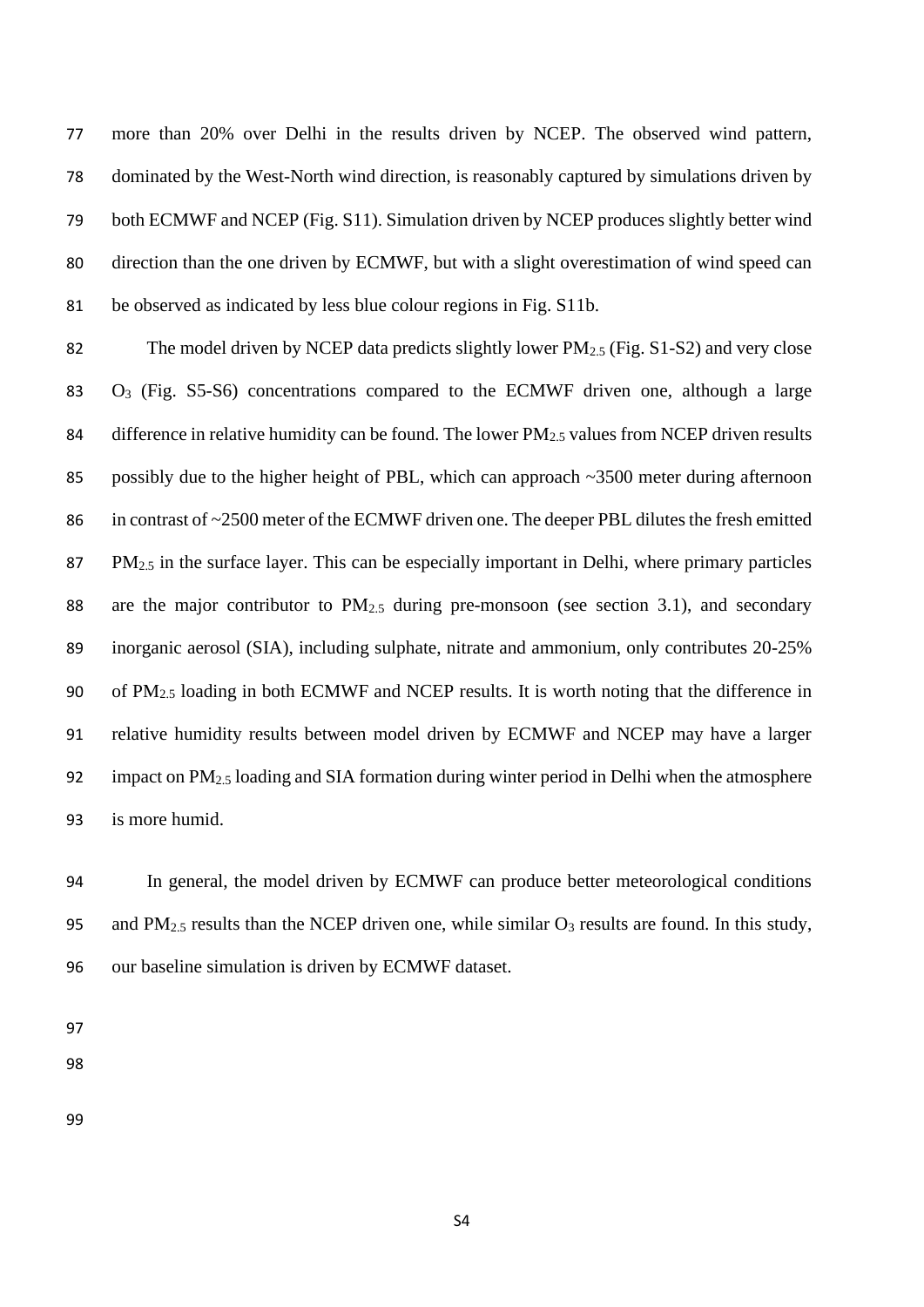#### **S3 Regional Influence of the Delhi Urban Plume**

 The pollution plume from local emissions in Delhi can also influence downwind regions, particularly to the southeast of Delhi in this season due to the prevailing northwest wind. Fig. S12 shows the spatial distribution of SIs corresponding to traffic emissions for PM2.5 and O<sup>3</sup> over Delhi and nearby regions. We consider only the local traffic sector (TRA) here, since it is 105 the governing factor for both  $PM_{2.5}$  and  $O_3$  in Delhi, and the major contributor of primary  $PM_{2.5}$ 106 and NOx. In this study, we use  $O_3$  peak hour (15:00 LT) with the fully developed PBL to represent the influence of plume in daytime. And we use the early morning before PBL development (05:00 LT) to represent the influence in night, which shows a strong regional 109 interaction indicated by the highest sensitivity of PM<sub>2.5</sub> to the emissions from NCR emissions (Fig. 4a). In general, the Delhi urban plume has a broader influence at night, possibly facilitated by favourable meteorological conditions of strong regional interactions. The NOx-rich urban 112 plume depletes  $O_3$  in downwind regions during the night with sensitivity larger than 70%, in 113 contrast of a negligible sensitivity (<10%) for  $PM_{2.5}$ . This indicates that Delhi urban plume has 114 a larger and broader impact on  $O_3$  than on  $PM_{2.5}$  in the downwind regions.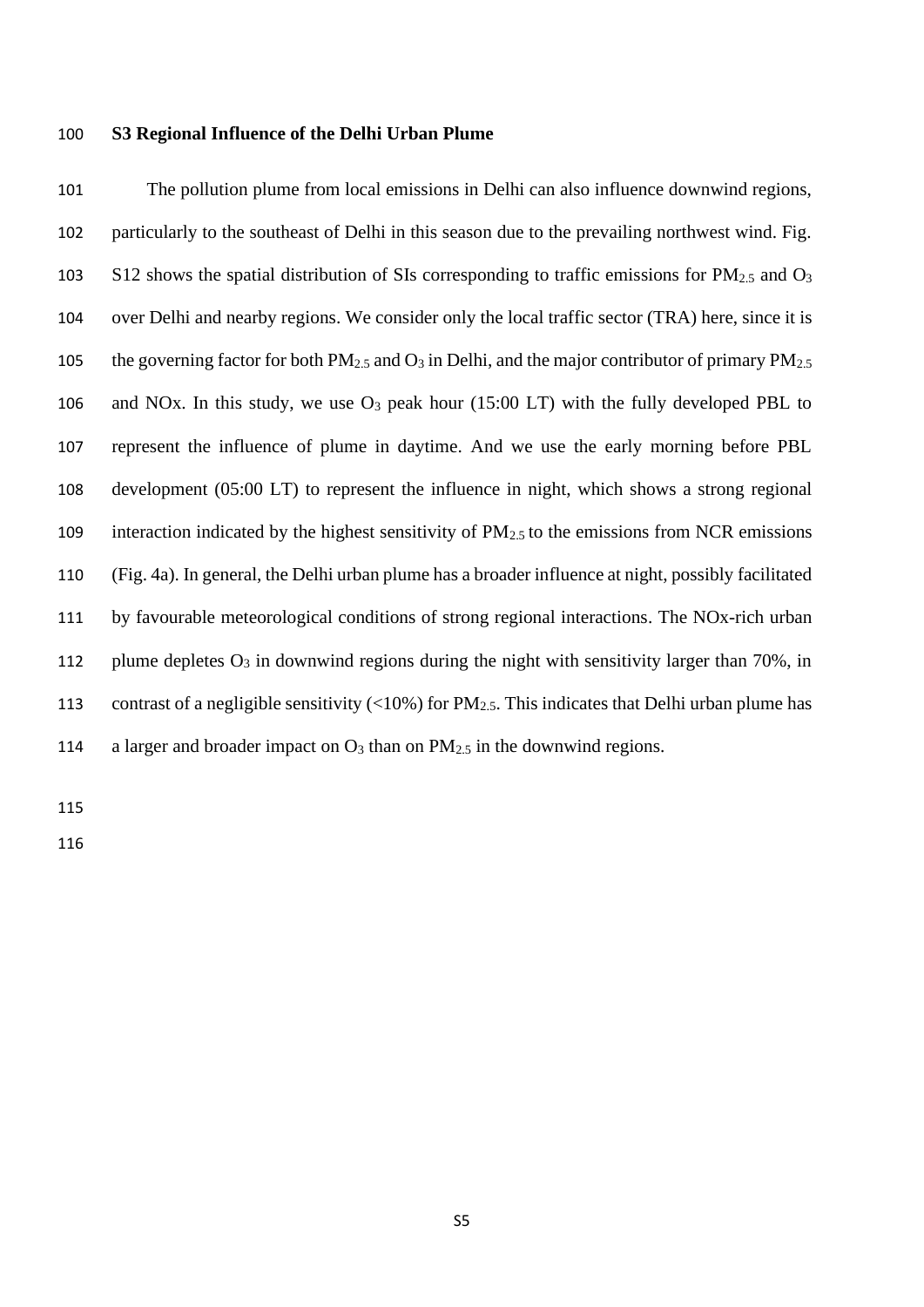| No. | <b>Station Name</b>    | <b>Short Name</b> | Latitude | Longitude | $PM_{2.5}$ | $\mathbf{O}_3$ | NOx                      | Meteorology                           | <b>Environment Describe</b>  |
|-----|------------------------|-------------------|----------|-----------|------------|----------------|--------------------------|---------------------------------------|------------------------------|
|     | C V Raman              | <b>CVR</b>        | 28.72    | 77.20     | Yes        | --             | --                       | $- -$                                 | Downtown                     |
|     | Delhi University       | <b>DEU</b>        | 28.69    | 77.21     | Yes        | $- -$          | --                       | $- -$                                 | Highly populated Residential |
|     | Airport T <sub>3</sub> | <b>AIR</b>        | 28.56    | 77.10     | --         | Yes.           | <b>Yes</b>               | $\hspace{0.05cm}$ – $\hspace{0.05cm}$ | Airport city side            |
| 4   | Ayanagar               | <b>AYA</b>        | 28.48    | 77.13     | --         | Yes            | $--$                     | Yes                                   | Suburban background          |
|     | <b>NCMRWF</b>          | <b>NCM</b>        | 28.62    | 77.36     | --         | Yes            | $\overline{\phantom{m}}$ | Yes                                   | Industrial, Upwind Entry     |
| h   | Pusa                   | <b>PUS</b>        | 28.64    | 77.17     | --         |                | --                       | Yes                                   | Background                   |

**Table S1.** SAFAR network measurements in Delhi.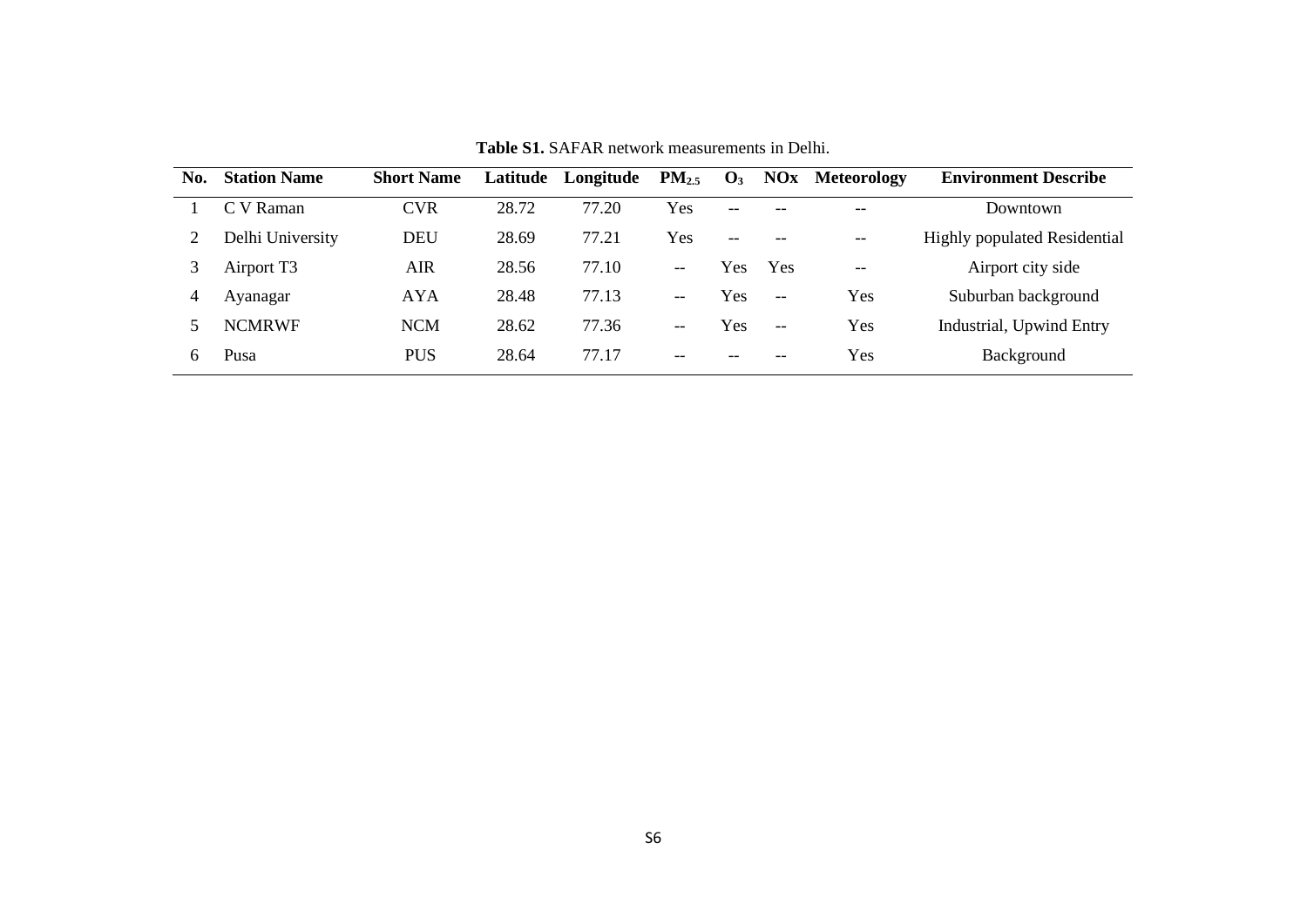| <b>Training Runs</b>    | <b>Factors for each emission sector</b> |               |                |                      |  |  |  |  |  |
|-------------------------|-----------------------------------------|---------------|----------------|----------------------|--|--|--|--|--|
| No.                     | <b>DOM</b>                              | <b>TRA</b>    | POW+IND        | $NCR^*$              |  |  |  |  |  |
|                         | (area source)                           | (line source) | (point source) | (regional transport) |  |  |  |  |  |
| $\mathbf{1}$            | 1.2958                                  | 0.87408       | 1.0316         | 0.33741              |  |  |  |  |  |
| $\boldsymbol{2}$        | 0.75507                                 | 1.556         | 1.8606         | 0.45469              |  |  |  |  |  |
| $\mathbf{3}$            | 0.48991                                 | 0.95171       | 0.22896        | 1.416                |  |  |  |  |  |
| $\overline{\mathbf{4}}$ | 1.4326                                  | 1.779         | 0.63716        | 1.3508               |  |  |  |  |  |
| 5                       | 1.3191                                  | 0.40663       | 0.59954        | 1.1988               |  |  |  |  |  |
| 6                       | 0.067129                                | 0.023068      | 1.1011         | 0.50473              |  |  |  |  |  |
| 7                       | 0.92064                                 | 1.83          | 0.19348        | 0.06012              |  |  |  |  |  |
| 8                       | 0.1336<br>0.19012                       |               | 0.38896        | 0.87948              |  |  |  |  |  |
| $\boldsymbol{9}$        | 0.37848                                 | 1.449         | 0.90053        | 1.0461               |  |  |  |  |  |
| 10                      | 1.6056                                  | 0.51501       | 0.013731       | 0.75497              |  |  |  |  |  |
| 11                      | 0.51618                                 | 1.2396        | 1.7039         | 1.208                |  |  |  |  |  |
| 12                      | 1.12                                    | 0.62141       | 1.3866         | 0.96124              |  |  |  |  |  |
| 13                      | 0.84394                                 | 0.20906       | 0.4144         | 1.8251               |  |  |  |  |  |
| 14                      | 0.60487                                 | 0.3878        | 1.6648         | 1.7574               |  |  |  |  |  |
| 15                      | 1.5254                                  | 1.991         | 1.4452         | 1.5008               |  |  |  |  |  |
| 16                      | 1.784                                   | 1.629         | 0.87087        | 0.23874              |  |  |  |  |  |
| 17                      | 1.8007                                  | 1.0225        | 1.2664         | 1.6046               |  |  |  |  |  |
| 18                      | 1.0119                                  | 1.1866        | 1.5495         | 1.9241               |  |  |  |  |  |
| 19                      | 0.26926                                 | 0.73029       | 0.79889        | 0.17177              |  |  |  |  |  |
| 20                      | 1.9168                                  | 1.3829        | 1.9492         | 0.66879              |  |  |  |  |  |

**Table S2.** Design of training runs for building Gaussian process emulator.

*\*Emissions in the National Capital Region surrounding Delhi (domain-03 as shown in Fig. 1), representing the influence of regional transport from surrounding Delhi.*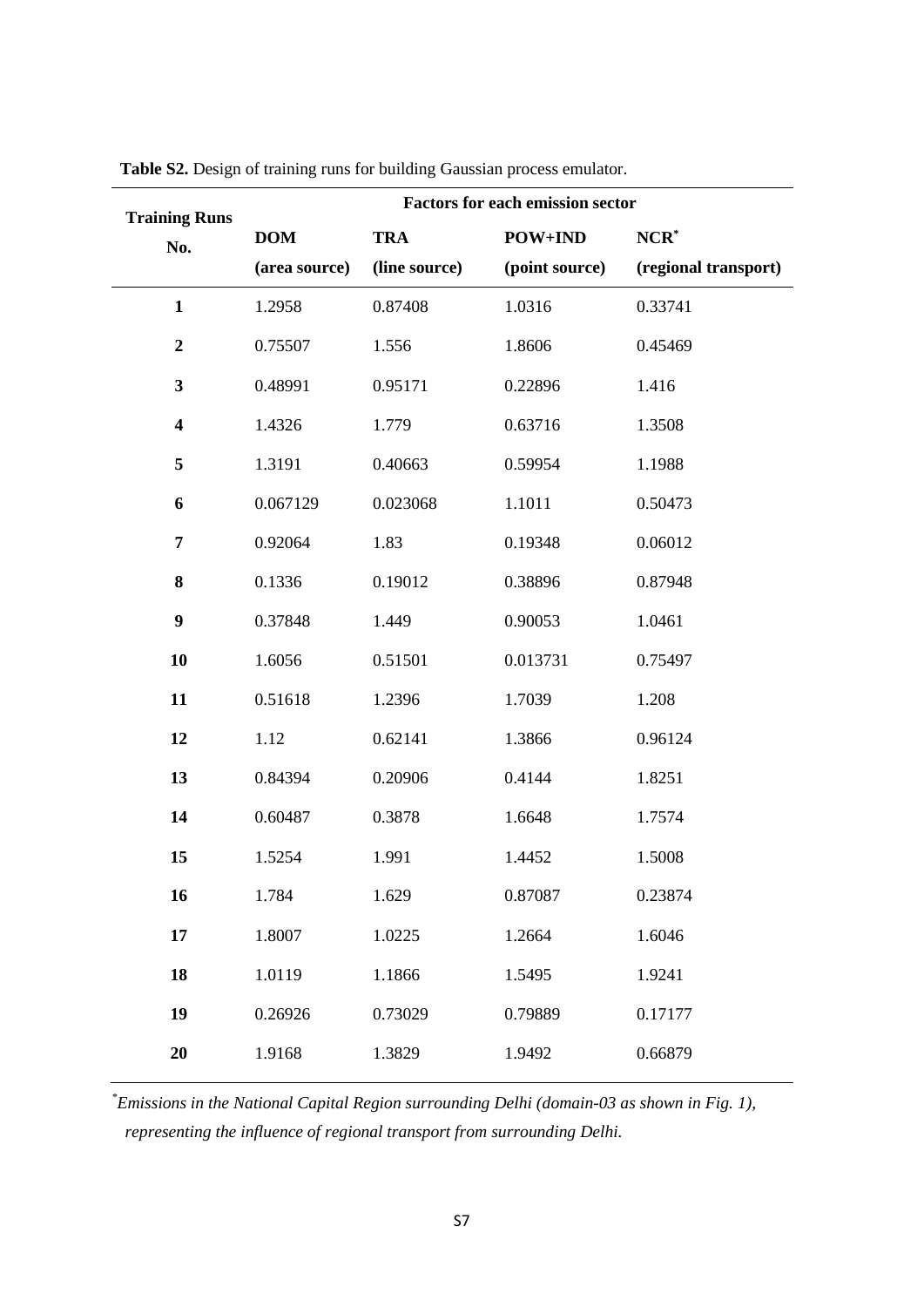

Figure S1. Comparison of the frequency distributions of observed and modelled (driven by NCEP and ECMWF datasets) hourly PM2.5 concentrations. (**a**) CVR; (**b**) DEU. The boxplots show the median, mean (black dot), 25% percentile, 75% percentile, 95% percentile and 5% percentile values.



**Figure S2.** Diurnal patterns of PM<sub>2.5</sub> at DEU site (marked in Fig. 2). The results are averaged during 02-15 May 2015. **3000 2000** Did In Fact Times,  $\frac{1}{2}$ ,  $\frac{1}{2}$ ,  $\frac{1}{2}$ ,  $\frac{1}{2}$ ,  $\frac{1}{2}$ ,  $\frac{1}{2}$ ,  $\frac{1}{2}$ ,  $\frac{1}{2}$ ,  $\frac{1}{2}$ ,  $\frac{1}{2}$ ,  $\frac{1}{2}$ ,  $\frac{1}{2}$ ,  $\frac{1}{2}$ ,  $\frac{1}{2}$ ,  $\frac{1}{2}$ ,  $\frac{1}{2}$ ,  $\frac{1}{2}$ ,  $\frac{1}{2}$ ,  $\frac{$ **-**



**Figure S3.** The simulated compositions of PM<sub>2.5</sub> at Delhi city background site (PUS). The modelled masses of each compounds are averaged during 02-15 May 2015. (**a**) drive by ECMWF data; (**b**) drive by NCEP data. **BC**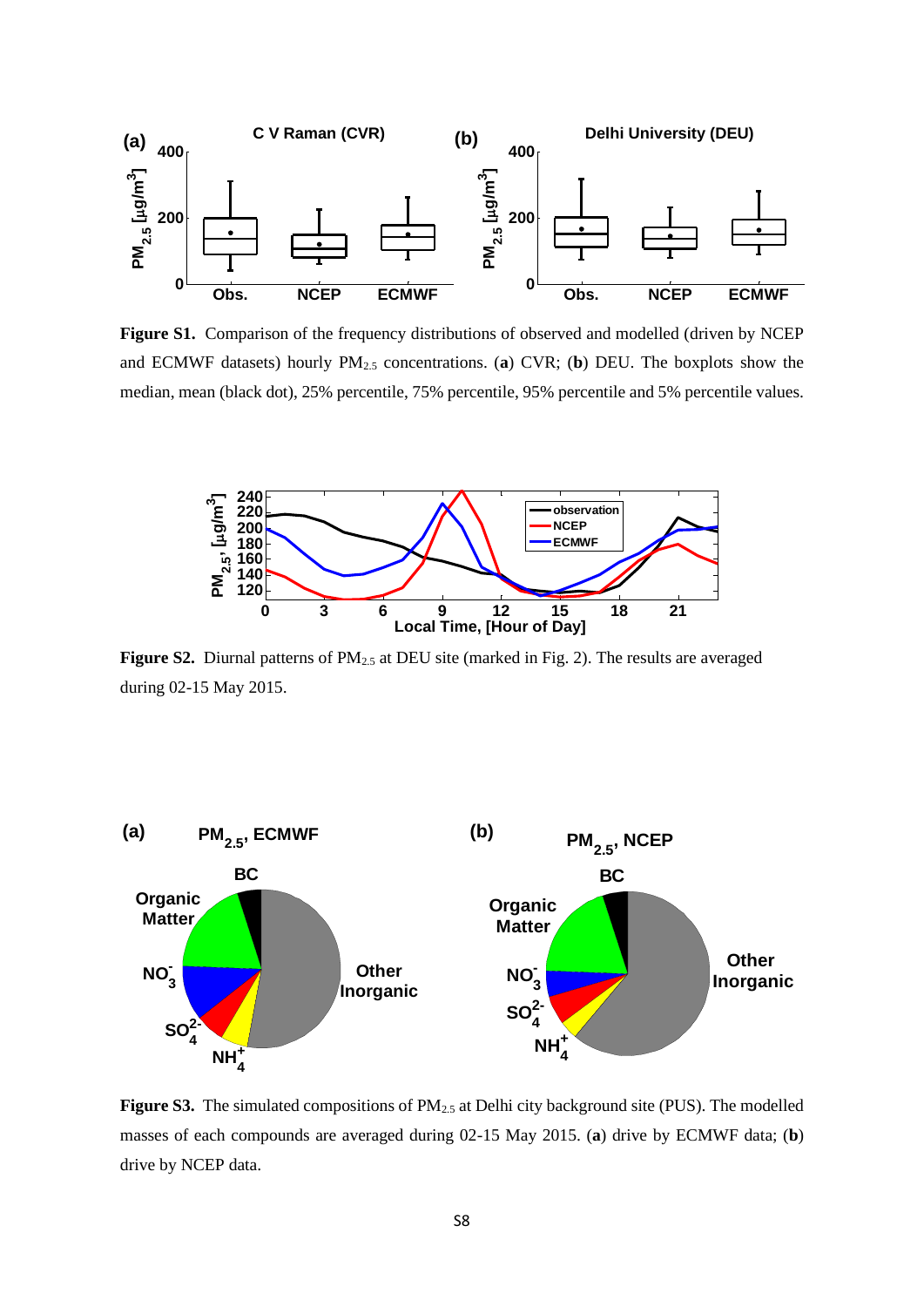

**Figure S4.** Diurnal patterns of NOx concentration from WRF-Chem model and observational results at AIR site (marked in Fig. 2). The results are averaged during 02-15 May 2015. Note that 'ECMWF' **60** indicates the model results driven by ECMWF reanalysis data. **40 EXECUTE:** AIR site (marked in Fig. 2) licates the model results d **noBIO el** result



Figure S5. Comparison of the frequency distributions of observed and modelled hourly results (driven by NCEP and ECMWF datasets). (**a**)  $O_3$  at AIR; (**b**)  $O_3$  at AYA; (**c**) NOx at AIR; (**d**)  $O_3$  at NCM. The boxplots show the median, mean (black dot), 25% percentile, 75% percentile, 95% and 5% values.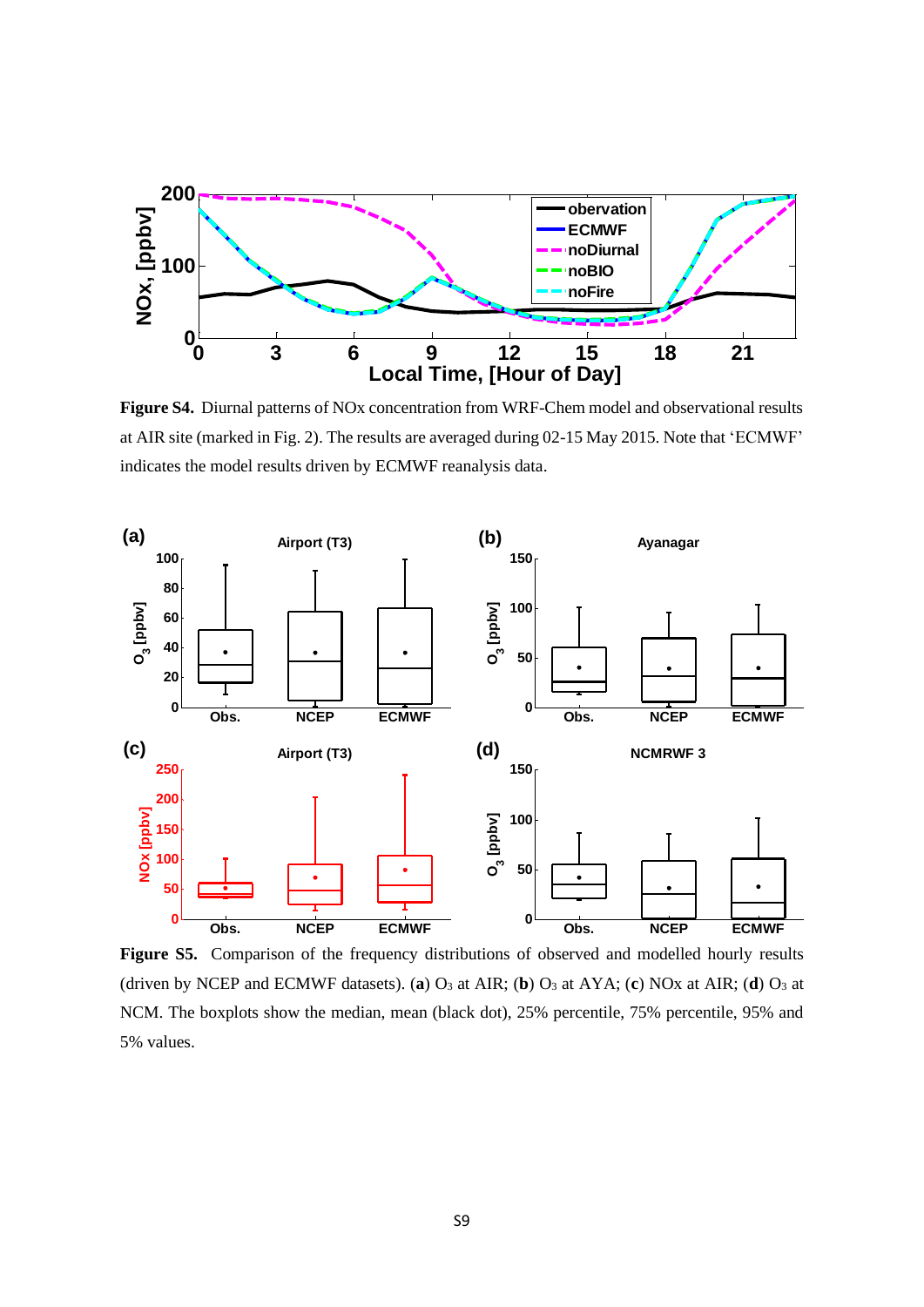

**Figure S6.** Diurnal patterns of  $O_3$  at AYA, similar as Fig. S2. The 'NCEP' and 'ECMWF' indicate the model results driven by NCEP and ECMWF datasets, respectively. **100** Diurnal patterns of  $O_3$  at AYA, similar as Fig. S2. The nodel results driven by NCEP and ECMWF datasets, re



**Figure S7.** Response surfaces for NOx concentrations over Delhi City Region as a function of local traffic and domestic emissions in Delhi, during average rush hour (**a**) and ozone peak period (**b**).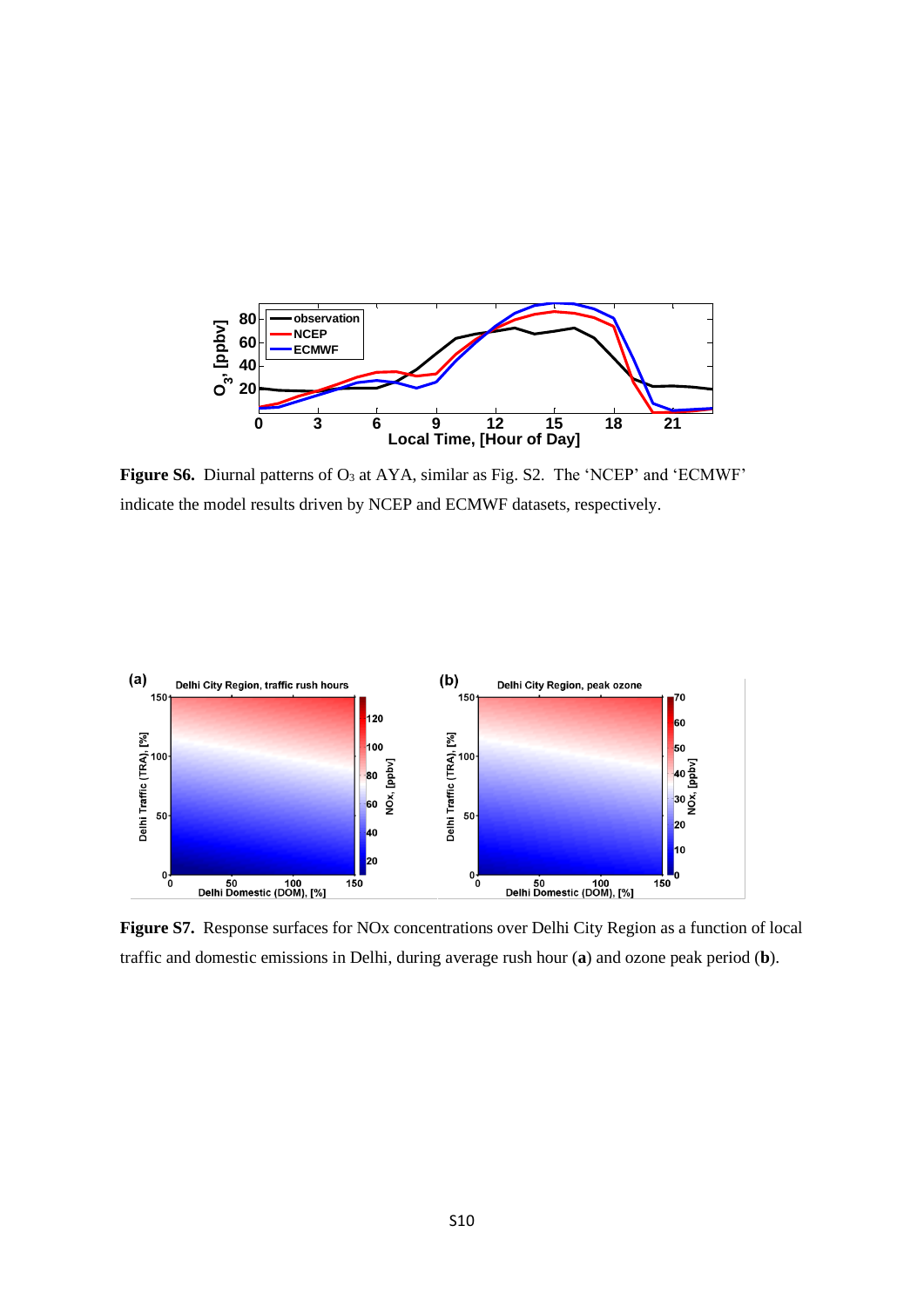

**Figure S8.** Extra validation of Gaussian process emulator results in the mitigation strategy according to Fig. 7. The accuracy of the emulator for reproducing current conditions of  $PM_{2.5}$  (a) and  $O_3$  (b), i.e. base case without changing emissions. The accuracy of the emulator for reproducing regional joint coordination conditions of PM<sub>2.5</sub> (c) and O<sub>3</sub> (d), i.e. NCR joint control case with local traffic emissions reduced by 50% and regional emissions reduced by 30%. All the results are averaged over Delhi City Region, with hourly resolution during the simulation period.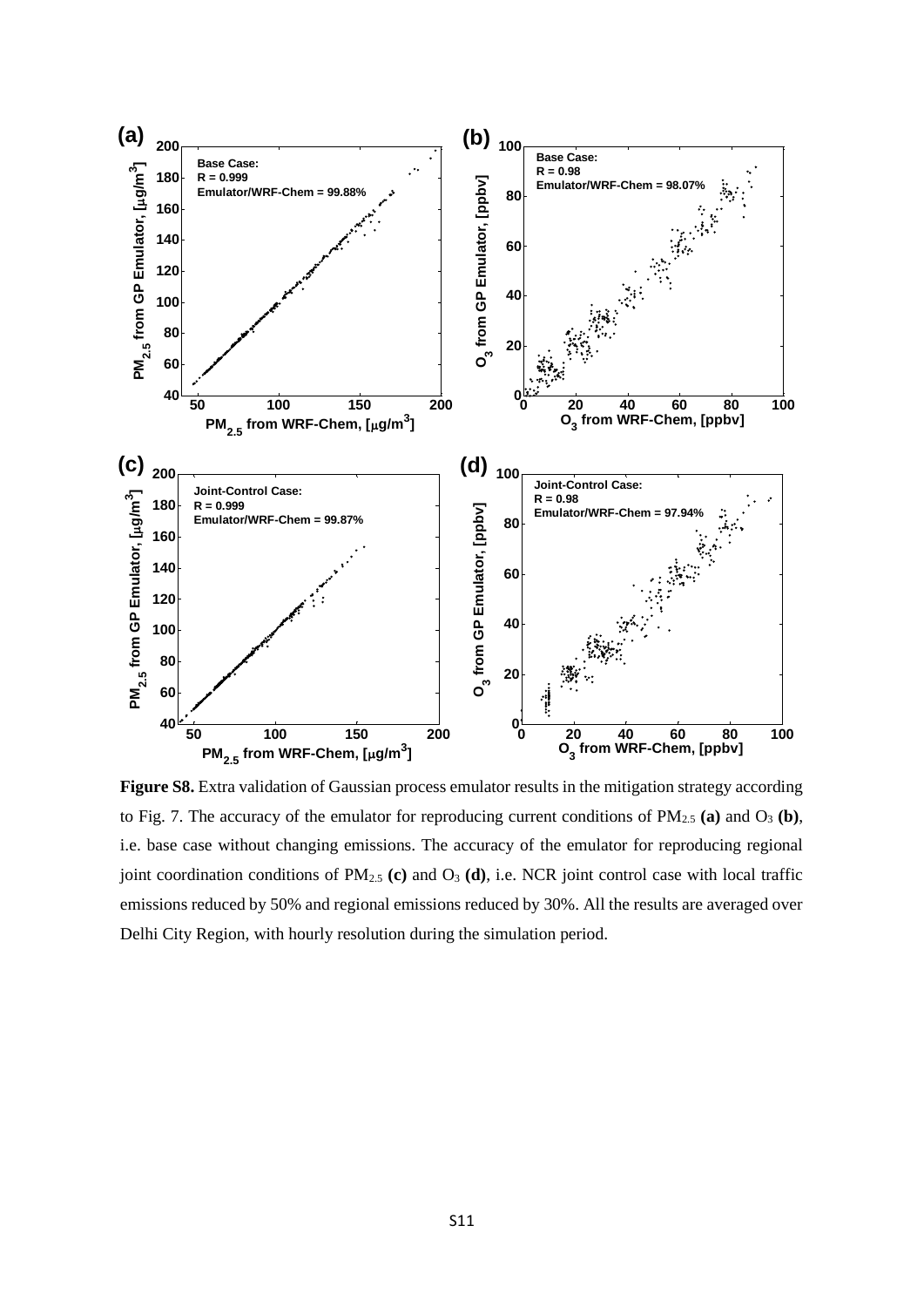

**Figure S9.** Comparisons of frequency distributions between observations and model results of domain-03 and domain-04. (**a**) PM<sub>2.5</sub> at CVR; (**b**) PM<sub>2.5</sub> at DEU; (**c**) O<sub>3</sub> at AIR; (**d**) O<sub>3</sub> at AYA; (**e**) NOx at AIR; (**f**) O<sub>3</sub> at NCM. The WRF-Chem model was driven by ECMWF dataset.



**Figure S10.** Comparisons of modelled meteorological conditions with all measurements over Delhi. (**a**) temperature (T); (**b**) RH. The red dots indicate the results of WRF-Chem driven by NCEP reanalysis data, blue dots indicate the results of WRF-Chem driven by ECMWF reanalysis data, and the black dashed line indicates the 1:1 line. The measurement sites are given in Table S1, and the corresponding model results are extracted.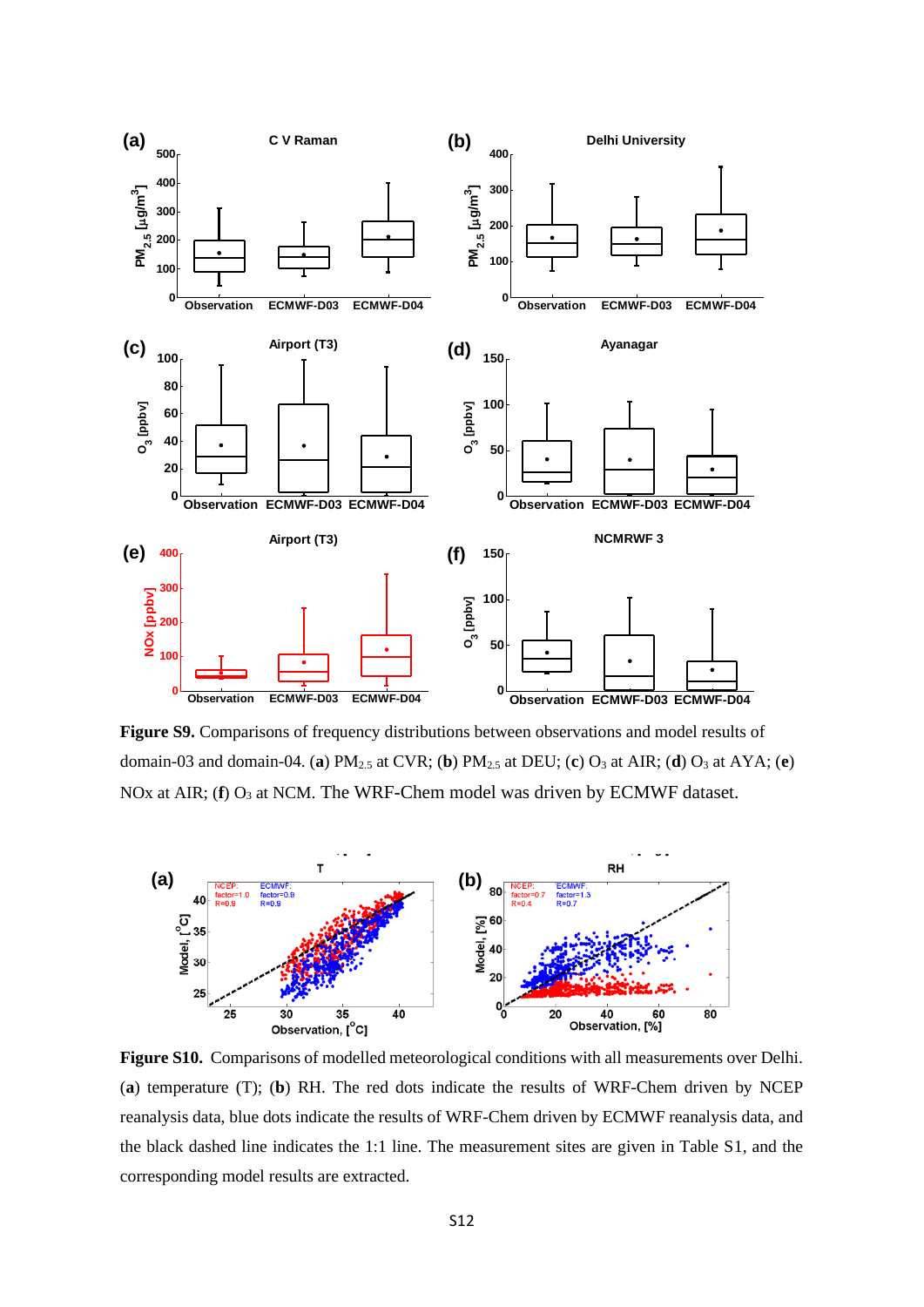

**Figure S11.** Wind rose pattern of measurements and modelled wind pattern over Delhi. The results from all sites are shown. (**a**) observations; (**b**) model driven by NCEP; (**c**) model driven by ECMWF. The measurement sites are given in Table S1, and the corresponding model results are extracted.



**Figure S12.** Horizontal distribution of sensitivity index for local traffic emissions in Delhi ( $SI<sub>TRA</sub>$ ). The model results are averaged over 02-15 May 2015. Sensitivity indices are shown for: (**a**) PM2.5 during ozone peak hour (15:00 LT), (**b**) PM<sub>2.5</sub> before PBL developed (05:00 LT), (**c**) O<sub>3</sub> at 15:00 LT, and (**d**)  $O_3$  at 05:00 LT. Noting that the scale of colorbar in panel (b) is different from the others.